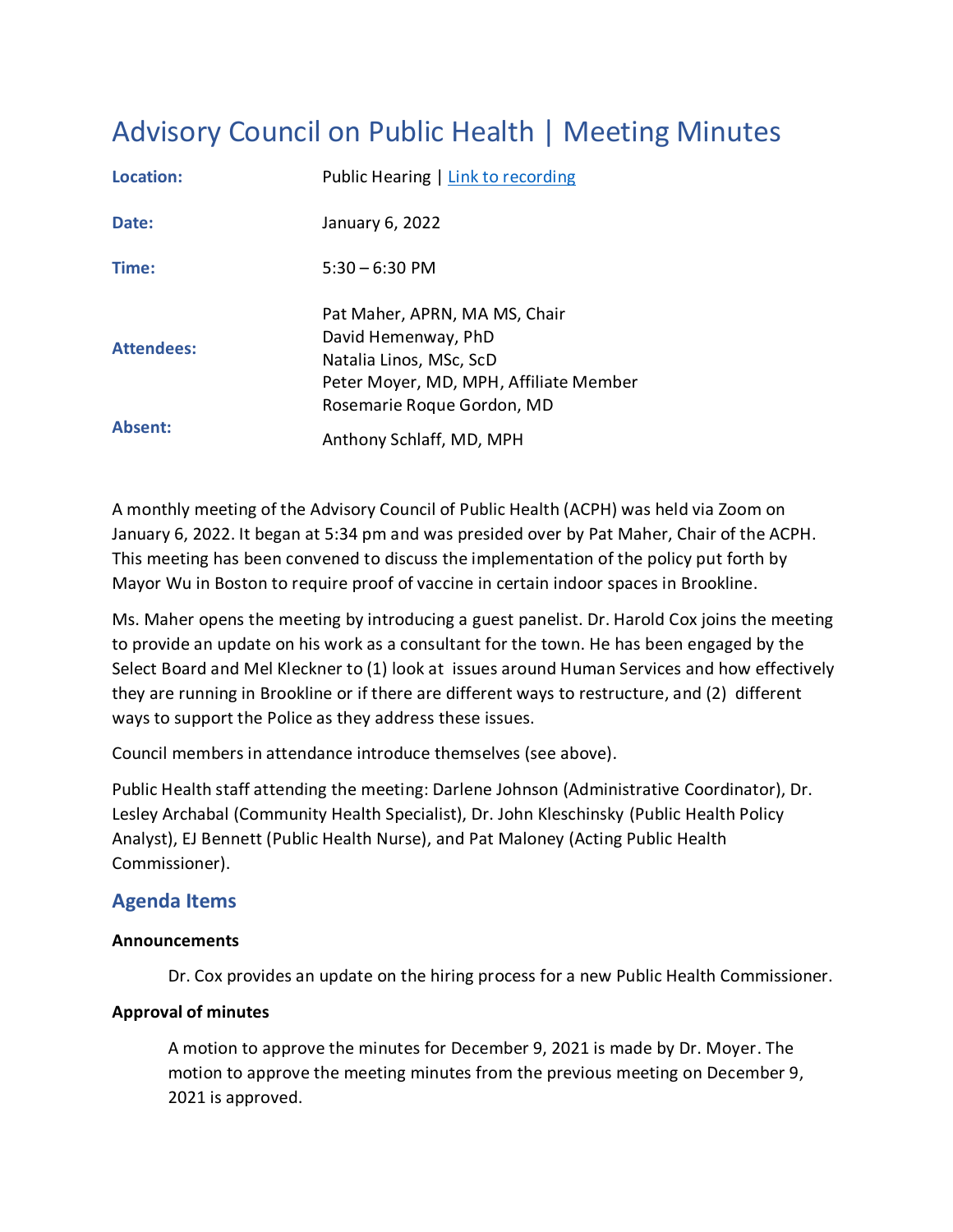A motion to approve the minutes for December 22, 2021 is made by Dr. Linos. The motion to approve the meeting minutes from the previous meeting on December 22, 2021 is approved.

#### **Director's Report**

Two new case investigator/epidemiologists have been hired to assist with contact tracing. One has already started and is training on the statewide infectious disease surveillance system, MAVEN.

Licensing and permitting obligations are complete. Some long time establishments have closed during the pandemic, but new operations are also opening in town. Public Health has been working with our licensing board, the Select Board, and other partnering departments to approve status and address any complaint driven issues.

#### **COVID-19 Update**

Brookline Department of Public Health has released the number of cases in town which have tripled in the last several weeks with the spread of Omicron. Mr. Maloney wants to make sure people remain vigilant and continue to follow public health mitigation practices including wearing a mask, getting vaccinated and boosted.

EJ Bennett has been working with third party vendors to schedule COVID-19 clinics for vaccinations. Two clinics are specifically for Brookline Housing Authority residents (by appointment or walk-in). There will also be two clinics for the general population in partnership with PSB at school locations. The Fenway will reopen as a mass vaccination site soon also. The department is also working to provide COVID-19 testing (drive up and walk-in).

The Select Board will meet to discuss ways to assist Public Health with funding to provide more resources to residents. The call center has also been reactivated to assist with the high call volume to Brookline DPH. Daycare centers have been calling to receive more guidance as CDC guidance has recently changed. Nurse Bennett and Dr. Kleschinsky have put together interim guidance for them.

Almost all of the 18,000 test kits have been distributed to residents at or below the federal poverty level (as directed by the state). Due to an increase in cases in Town Hall, Human Resources have borrowed test kits until others arrive (approx. 15 cases on order, arrival based on availability). Brookline DPH is trying to order more test kits to make available to all residents. Small businesses have asked for test kits to assist with safe operation of their establishments.

Dr. Kleschinsky shares case and vaccination rate data which he will post weekly COVID-19 update slide deck to the Public Health website [\(www.brooklinema.gov/health\)](http://www.brooklinema.gov/health).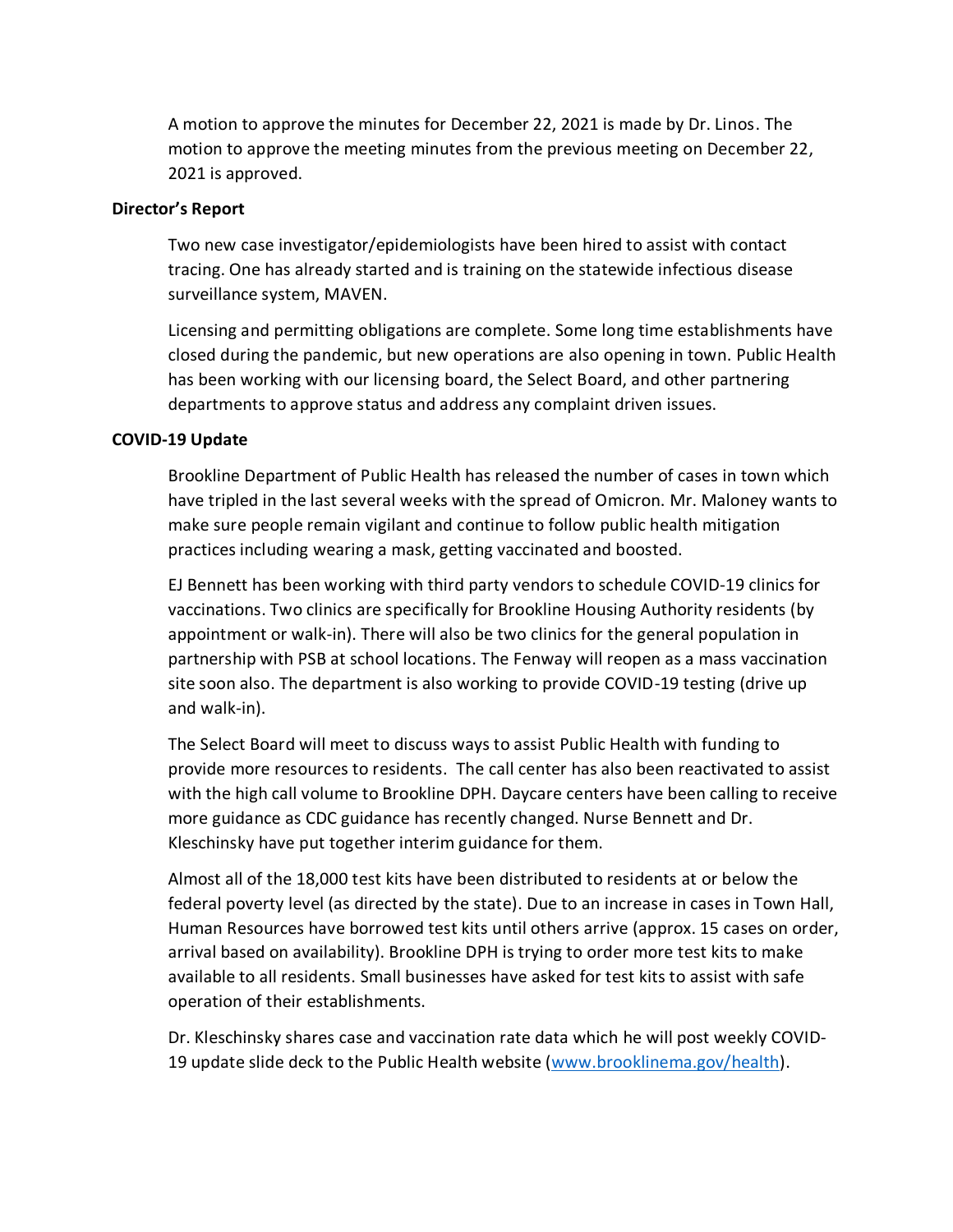Dr. Linos asks about the possibility of remote work for town employees who can do their jobs remotely while cases continue to uptick. Ann Braga, Director of Human Resources, provides an update on work from home for eligible employees and other steps her department is taking to assist employees with the uptick in cases.

Roland Lankah, Director of Environmental Health, joins the meeting and shares that they have sent our reminders to retailers and food establishments on COVID-19 safety protocols.

## **ARPA Proposal**

Dr. Archabal provides a quick update on the Public Health ARPA proposal submitted. Brookline DPH application was submitted on December 3, 2021 and it is on Level 4 in the proposal process. The proposal asks for funding to address short-term impact, but also the long term impacts of COVID-19 on the department. The initial request totals \$4 million for four years. Some of these funds would support social service resources and personnel. Additional requests include funds for rapid antigen test kits and PCR testing for residents which will be addressed by the Select Board on Tuesday.

## **Deliberation and vote of a temporary public health order in Brookline for vaccination requirements for certain indoor settings.**

The policy will be adopted under the authority of the Board of Health (the Public Health Commissioner in Brookline). It must be posted in the media and by Town Clerk for 24 hours before going into effect as law. The policy will be amended to fit the needs of the Brookline community. Mr. Maloney in collaboration with Economic Development met with the business community to gather information and feedback. The Select Board and ACPH have also held meetings to discuss the possibility of this policy. He has also reviewed other town's adaptations of the policy.

The policy in Brookline will focus on commercial businesses. There are some exceptions for quick visits or take-out orders. Establishments can accept CDC vaccine cards, images of CDC cards and other digital vaccine records as proof of vaccination. The policy will be phased in as outlined in the original policy from Boston. The plan is to educate before enforcement. However, there is the ability to enforce with a \$300 fee assessed to business for non-compliance. Public Safety will assist businesses with removing noncompliant individuals if necessary.

Public Health has asked for ARPA funds to assist businesses with vaccination and testing for their staff. In partnership with Economic Development, Public Health will provide signage to establishments. The rollout will be consistent with Boston unless there is a need to adjust the timeline in Brookline.

Mr. Maloney allows ACPH members to ask questions of him. Discussion includes use of false documentation and staff/employee vaccination requirements.